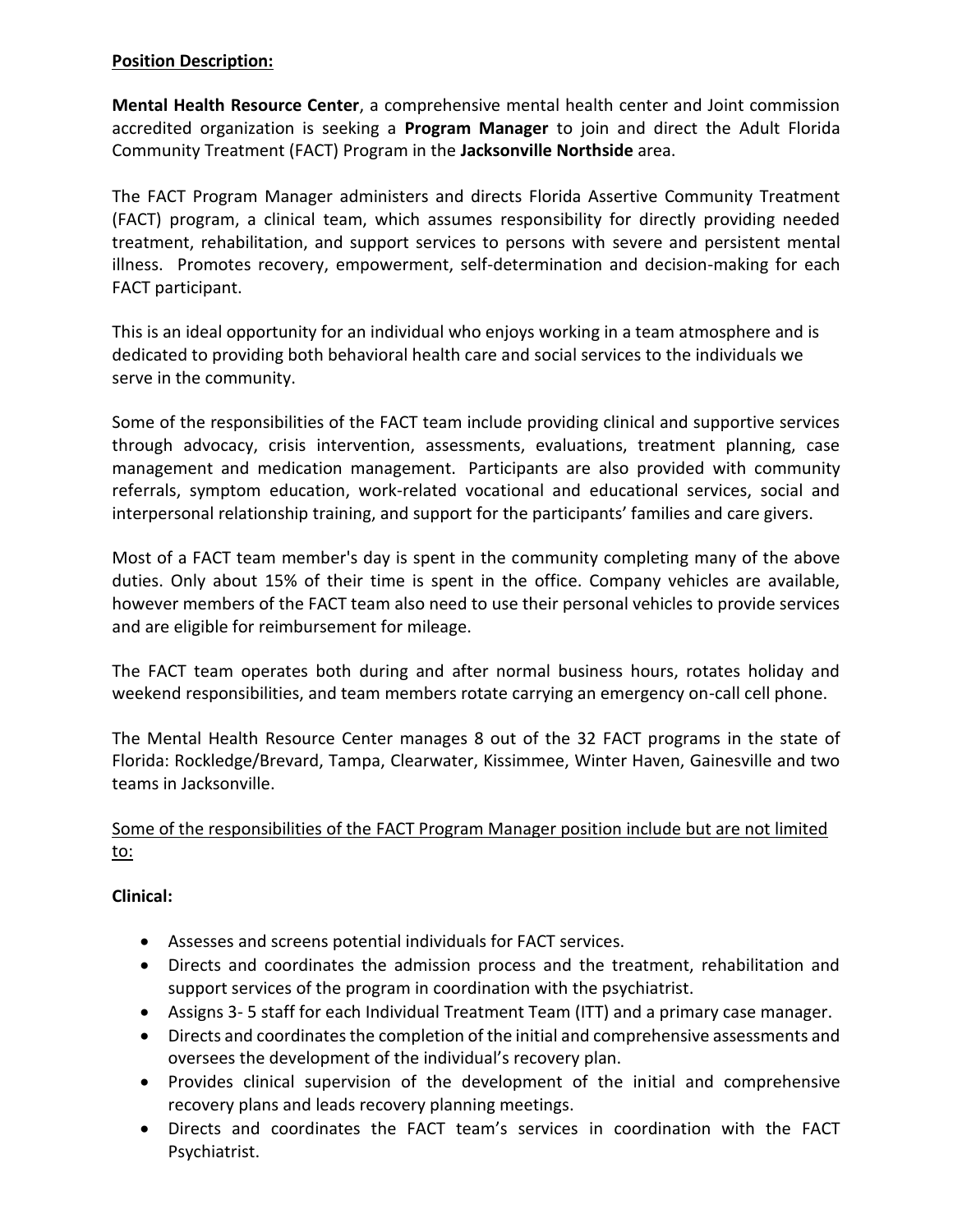- Provides direct clinical treatment, rehabilitation, and support services to persons served by the program.
- Coordinates the daily organizational meetings to ensure the team's work of the day is scheduled and participant's identified needs are met and appropriate services are provided.
- Functions as a practicing clinician on the team.
- Participates in providing 24-hour on-call coverage for the FACT program.
- Provides clinical supervision to all FACT staff and provides clinical back up, crisis intervention, and consultation after regular business hours.
- Provides and ensures staff are trained in and carry out evidenced-based best practices (e.g. motivational interviewing, trauma informed care, WRAP).
- Monitors for trauma, abuse and neglect and uses appropriate reporting mechanisms.
- Reviews documentation to ensure timely and appropriate treatment to the individuals served, which meets State requirements and MHRC Medical Records Standards.

## **Administrative:**

- Compiles and submits monthly and quarterly program reports and other reports as required or assigned.
- Monitors the disbursement and tracking of enhancement dollars.
- Coordinates and monitors the documentation and delivery of FACT services. Evaluates program effectiveness and works with Director and Associate Director to recommend corrective action plans when problems are identified.
- Monitors and evaluates program records in achieving goals for outcomes, direct service, the State contract, etc. and works with the Director and Associate Director to recommend corrective actions plans when problems are identified.
- Ensures staff work hours are scheduled to ensure adequate coverage for day, evening, weekend and holiday shifts and on-call hours.
- Monitors the delivery of psychiatric services.
- Assists in the developing and monitoring of the FACT budget.
- Develops, maintains and ensures compliance with program policies and procedures.
- Monitors the collection of data to evaluate program effectiveness and other quality improvement activities.
- Supervises medical records management assuring medical records are in compliance with MHRC policies and procedures and in accordance with contractual and licensing requirements.
- Ensures programs compliance with PACT Model and State contract.

# **Staff Monitoring:**

- Conducts regular program staff meetings, as well as individual supervision of each staff member.
- Facilitates peer reviews.
- Identifies needs for staff trainings, make recommendations for in-service training, provides documentation for all trainings for employee files, makes recommendations for staff to attend educational sessions.
- Facilitates recruitment, hiring, orientation, retention, evaluation and employee relations in coordination with the Senior Director of Community Support Services and the Human Resource Department.